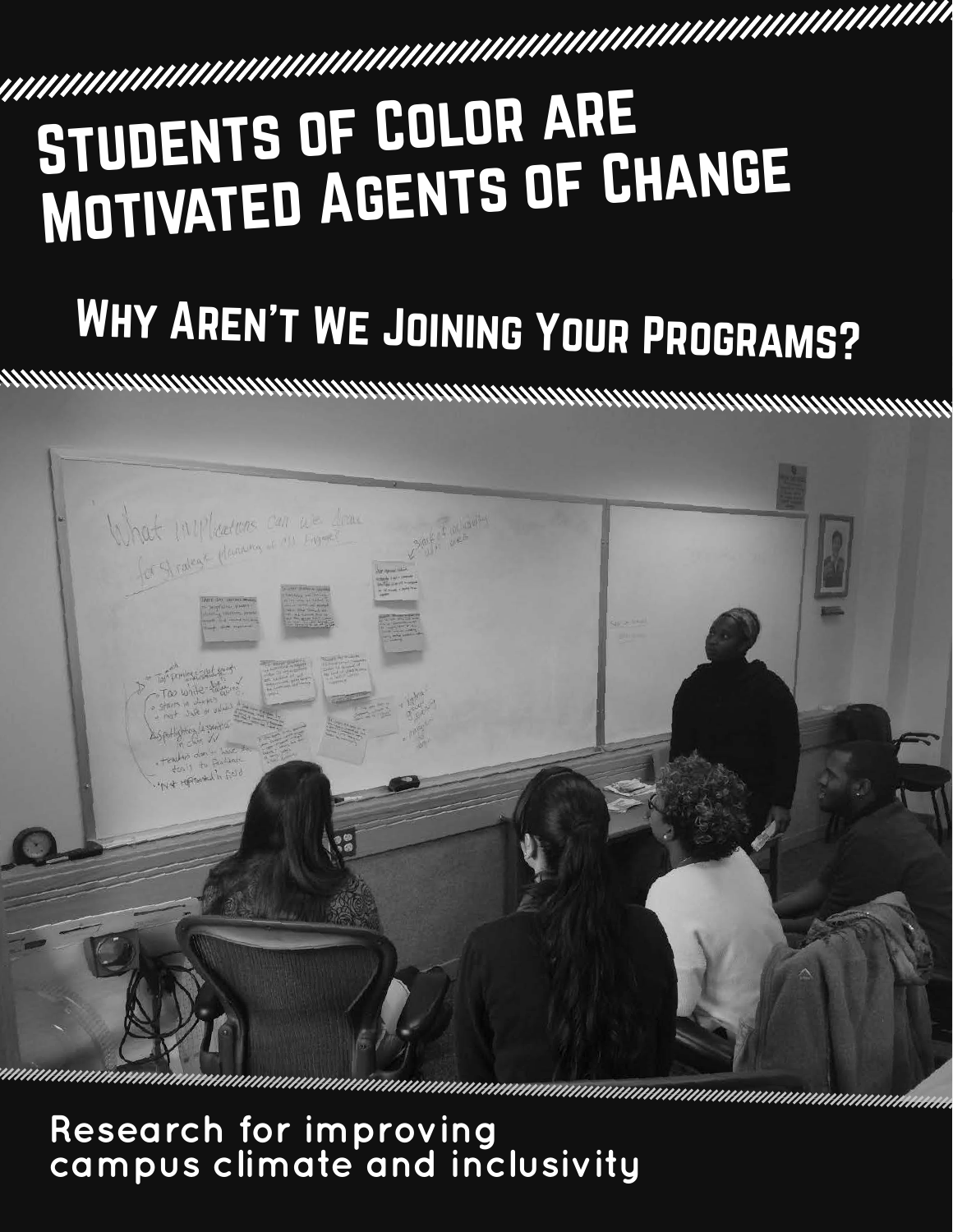I was hesitant to join the Diverse Scholars program because I felt like I was putting myself into a 'poor you' space. But when I went and found what it was actually about, diversity means a lot of different things -- race, wealth, sexual orientation, gender identity. In the 3,000 person business school, there had to be at least one person that I identified with. I went on the retreat and found that I wasn't the only one experiencing these things. I found that I had a support group of people to celebrate or help when I'm feeling down. --UNDERGRADUATE Student of Color

Please cite as:

Arreola Peña, M., Gebremedhin, Y., Kadima, G. K., Kaplan, R., Kirshner, B., & Raitz, K. (2015). *Students of Color are motivated agents of change: Why aren't we joining your programs?* Boulder, CO: CU Engage: Center for Community-Based Learning and Research.

*This research project was partially funded by the Undergraduate Research Opportunities Program. The contents of this report represent the viewpoints of the authors.*

**©2015 CU Engage**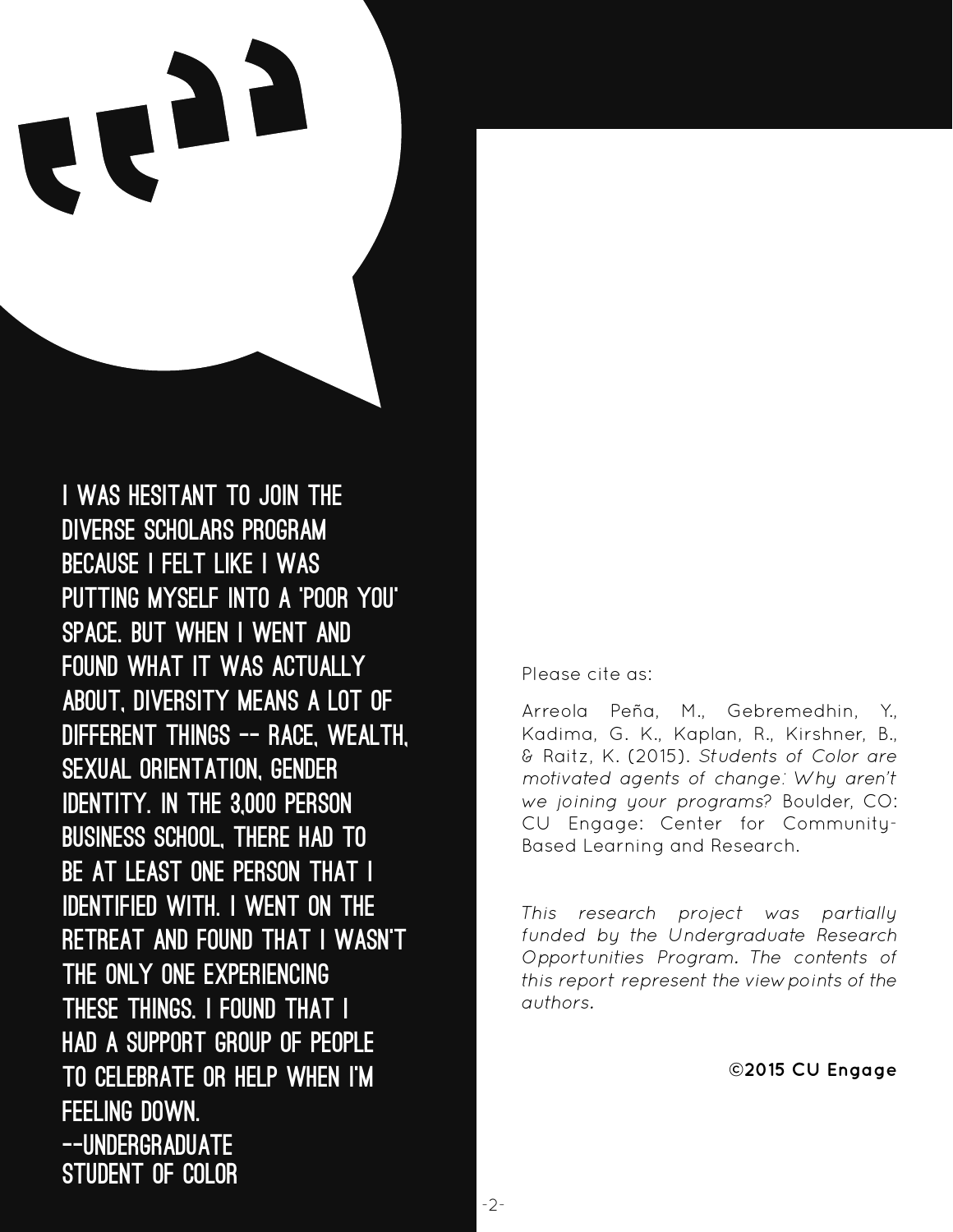# EXECUTIVE SUMMARY

### **Introduction**

The purpose of this report is to share research findings on how staff and faculty can make spaces on campus better for Students of Color, and improve leadership and civic engagement programs through learning about Student of Color experiences from face-to-face interviews. The question that drove this research project was, "What can we learn from Students of Color about student engagement and activity to help inform the strategic planning of university programs?"

The research team consisted of six undergraduate students, one graduate student, and one university professor. Our team represented cultural, ethnic, and religious diversity; including Mexican-American, African American, White, Jewish, and African immigrant students. Several of our team members were first generation in their families to attend college.

### **Methods**

Participatory action research is a research philosophy in which the people who are impacted by an issue collaborate to do the research themselves. Participatory action research allows for research teams to be able to work in a more democratic way in which all members have a say in how the project is conducted.

We conducted 15 qualitative interviews with undergraduate Students of Color from a wide variety of majors and backgrounds. We coded the interviews and surfaced themes. We held a member check where we shared our findings with our interviewees, and elicited their feedback.

# **Findings**

#### *Students are Motivated to Engage in Campus Organizations*

Throughout the data, many students mentioned that they were motivated to take part in organizations throughout campus because of self-empowerment, giving back to their home or campus communities, meeting people, and accessing resources.

#### *Features of Safe Spaces*

Safe spaces provide resources for underrepresented student success, like academic support and materials. Safe spaces are places where students can know that they can engage in conversations in which their voices are heard and their ideas are respected. Students can go to these spaces and not be judged by their peers.

#### *What Non-Safe Spaces Feel Like*

Extracurricular or service learning spaces that are described as non-safe lack cultural diversity, which can make it hard for a Student of Color to feel comfortable joining the space. Additionally, nonsafe spaces fail to account for the fact that campus is white-dominant and lack cultural responsiveness or intention to support Students of Color.

#### **Implications and Recommendations**

#### *Financial resources*

Programs should be creative in finding ways for students to get financial resources or academic credit through their involvement in the program, so that underrepresented students who need financial support can be involved without financial burden.

#### *Communication between groups*

Different on-campus organizations that have common goals or work with similar groups of students should intentionally create opportunities for collaboration, including shared programming and networking events.

#### *Get to know the complexity of your students*

Faculty and staff should work to learn about their students individually. Students have a wide variety of experiences and perspectives, and they will be encouraged to share if leaders create space that values their individuality.

#### *Recognize community wealth*

It is important for teachers and leaders to recognize the wide variety of strengths in their students, and help find ways for underrepresented students' strengths to be highlighted and utilized within academic and extracurricular settings.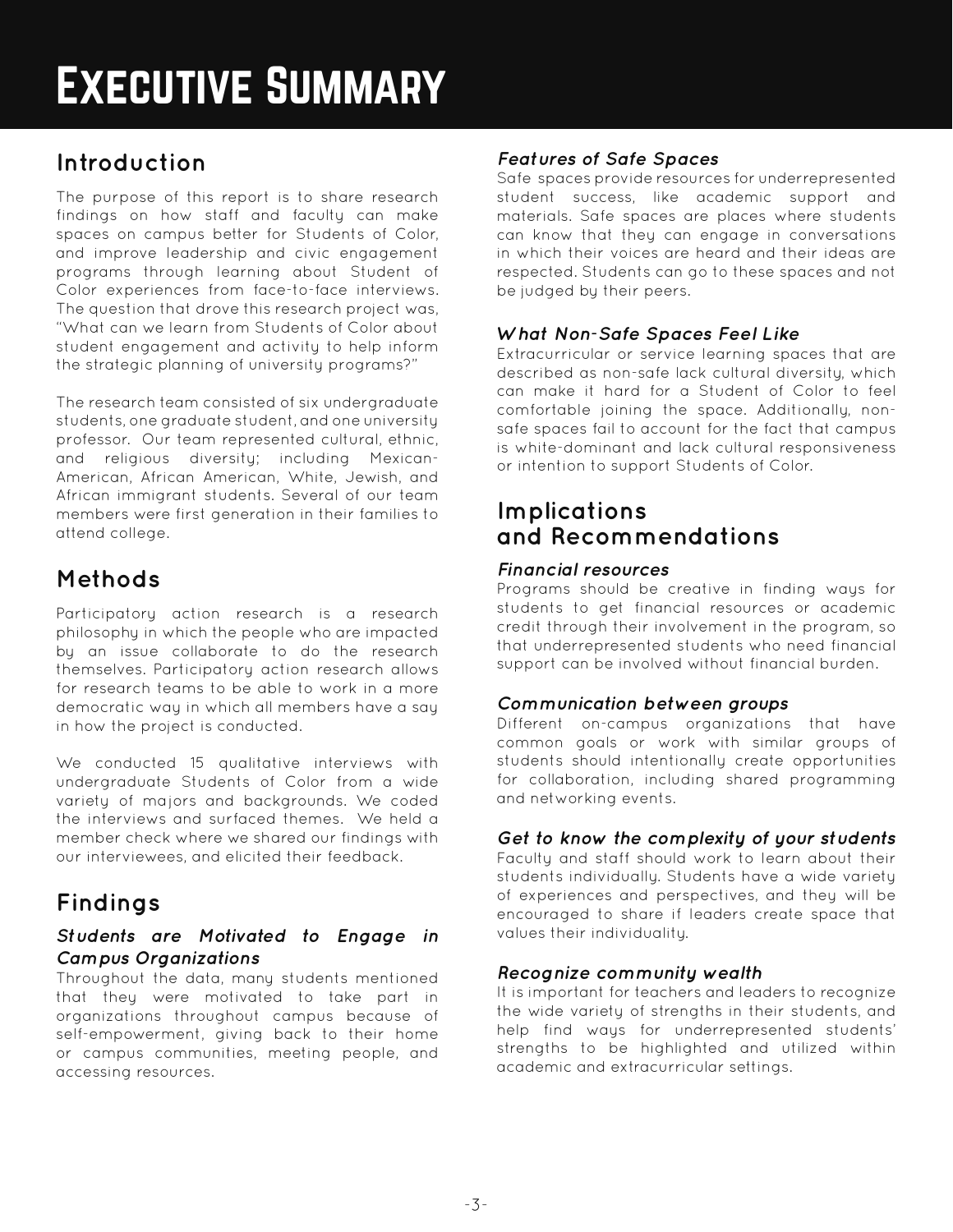# Meet Our Research Team and Authors

#### **Melissa Arreola-Pena**

I am a senior studying Ethnic Studies with a double minor in Women and Gender Studies and Political Science. I am interested in expanding my research experience and knowledge to later pursue research on underrepresented populations. I want to do research on how to close the education gap in societies to learn how to build a better and stronger America. I am very passionate about being able to give back to my community and learn how to increase underrepresented populations in higher education.

#### **Yohannese Gebremedhin**

I am a 4th year student studying Mechanical Engineering. I was introduced to this participatory action research project via a fellow student, and was excited to work towards bringing the thoughts of Students of Color to the forefront. I have seen first-hand the lack of comprehensive representation of students of all backgrounds and that made me even more motivated to collaborate in this work.

#### **Rebecca G. Kaplan**

I am a doctoral student in the school of education. I am interested in how teaching and research can be approached through anti-oppressive pedagogy. One of the ways I've seen powerful work in this area is through participatory action research, which is the research approach you'll find reflected throughout this report. I believe many educators want to support inclusion efforts, but rarely do we ask students themselves how to best do this. In this research, Students of Color and allies engaged in doing just that. I believe the findings in this report provide a valuable springboard for reflection and dialogue on how we can better support Students of Color within institutions which have historically excluded them.

*Additional research team members from 2014*:

**Nurta Mohamed Fredah Rajab**

#### **Gyslaine Kabisa Kadima**

I am a senior studying International Affairs and French. I got involved in this group with the help of my supervisor Sabrina Sideris, the program director of the INVST Community Studies Program. I expressed to her that I didn't feel like I belonged in my International Affairs classes because my voice was not being heard and because I was put in a spot where I had to speak for the entire continent. With this in mind, I felt like it was important for some professors to know how hard it is for Students of Color like me on this campus. I wanted my voice to be heard and to make sure no one goes through what I had gone through. After I expressed to Sabrina how I felt, she connected me with CU Engage, and that's how I became part of this wonderful group.

#### **Ben Kirshner, PhD**

I am Faculty Director for CU Engage and an Associate Professor in the School of Education. In my work I try to design, enact, study, and understand learning ecologies where people from marginalized and privileged groups work together to critically analyze the world and take action to change it. With the launch of CU Engage, I thought it was necessary to apply our critical analysis tools to the university campus and focus specifically on our campus' track record with community engagement. I worry that too often community engagement programs are designed for White, privileged students. I hope this study plays a role in broadening our pathways to and opportunities for community engagement.

#### **Katie Raitz**

I am a senior double majoring in Ethnic Studies and Women and Gender Studies, with a minor in Education. I am involved in two CU Engage programs, the Puksta Scholars and Public Achievement. I am excited about the prospect of strengthening these programs' cultural responsiveness to Students of Color and underrepresented students, especially because the majority of community members we work with in these programs are People of Color. I am excited to use my academic knowledge of critical race and social justice theory in practice to make campus spaces more welcoming and inclusive for Students of Color at CU.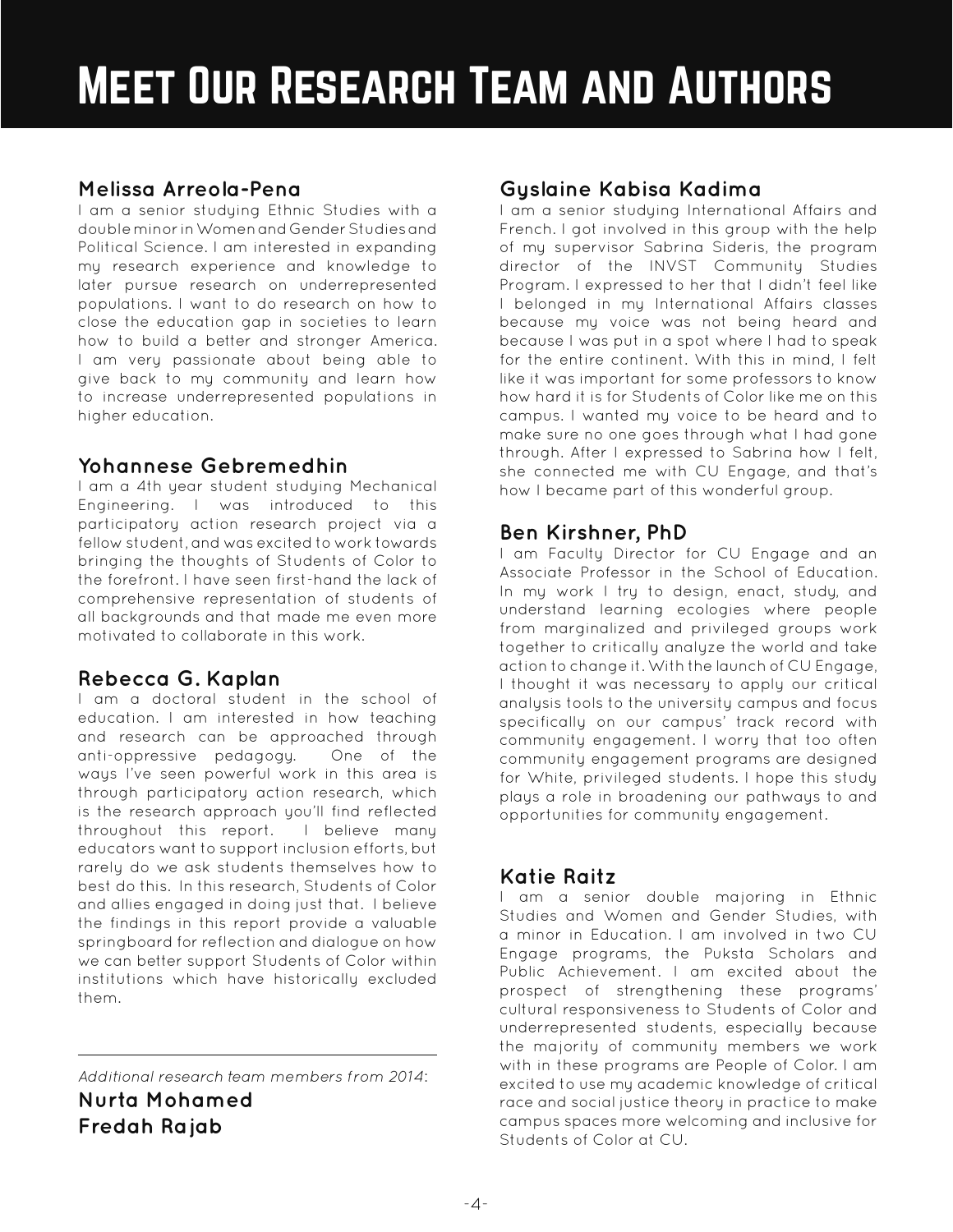# About Our Study

# **Rationale**

Community engagement has the potential to transform and revitalize student learning in higher education. Too often, however, engagement opportunities are structured in ways that privilege affluent students who can afford to volunteer or rest on deficit-based assumptions about the community being served. Service learning and civic engagement programs are often implemented in ways that privilege students from affluent families (Charles, 2005). Volunteering, for example, takes away from time available for paid work. Additionally, the ideologies of service learning can be off-putting to students of color or those who grew up in working class neighborhoods, particularly if service learning is framed in individualistic, decontextualized ways that reinforce deficit perceptions of the target community (Countryman, 2012; Mitchell, 2008; Novick et al., 2011). These issues of access and equity for higher education community engagement programs call for student-driven participatory action research, and we were called to take part in this research because of our experiences with non-inclusive spaces on campus and a desire to improve the campus climate at CU.

# **Research Background**

This research was funded by the Undergraduate Research Opportunities Program and CU Engage, a new center for community-based learning and research. Housed in the CU School of Education, CU Engage is focused on student learning opportunities through civic engagement; it provided the institutional support for our work.

The goal of our research was to discover the ways in which we can make spaces on campus better for Students of Color, and improve leadership and civic engagement programs through learning about Student of Color experiences in face-to-face interviews. Our objective was to discover what we could learn from Students of Color about student engagement and activity in order to help inform the strategic planning of CU Engage. We derived our recommendations based on the perspectives and experiences of current Students of Color at CU, using qualitative interview methodologies, guided by the participatory action research philosophy of inquiry.

The fears of appearing overly sensitive about issues of race seem to be underexplored in the scholarship on students of color and community service learning. --p. 4, Novick, Seider, Huguley (2011)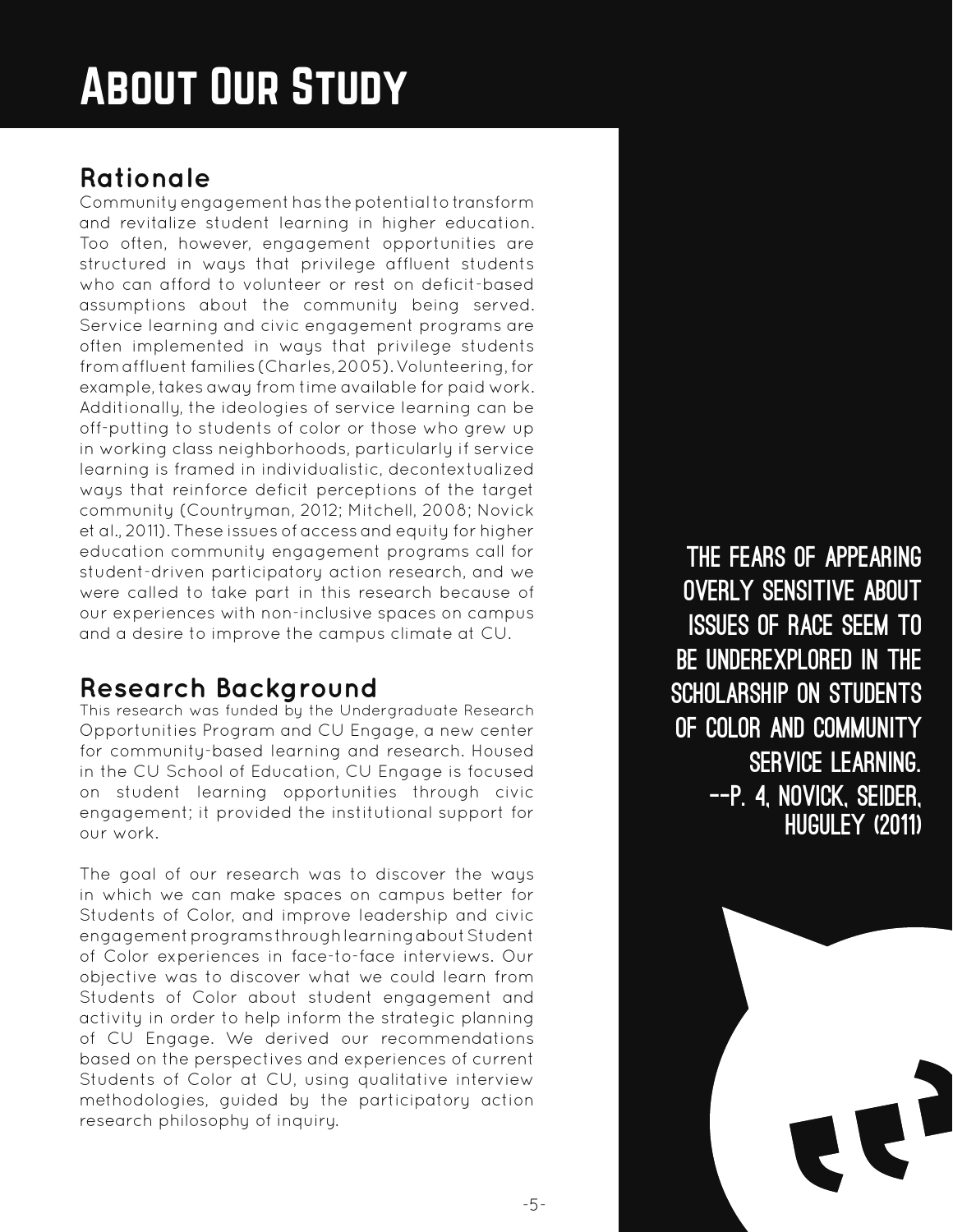# **PARTICIPATORY** Action research

In this project I have been able to be part of the project from day one and have been able to design, arrange and conduct interviews on my own. With PAR I have also had a chance to work with other Students of Color and have been able to connect my own experience to theirs. Being able to hear other students' experiences has allowed me to get their voice heard and create an impact on THE CU CAMPUS. --Melissa, Research Team Member

### **Research For Change**

In participatory action research (PAR), people who are impacted by the focus of the research collaborate to do the research themselves. As Students of Color and allies on this campus, we have a personal investment in this research. We started as a group of undergraduate Students of Color collaborating with Dr. Ben Kirshner and PhD candidate Rebecca Kaplan, and then invited Katie, who we consider to be a white ally. It is important to us that allies are a part of this conversation, because part of the PAR approach involves working toward action to make a difference.

### **Democratic Process**

We took a democratic approach to working on our research team. First, the undergraduate team members had authentic ownership over the project. Our interests and desires for campus change drove the inquiry process. For example, the project goals were not initially focused on campus climate, but as we developed our question protocol, we realized that campus climate was one of the main issues we were interested in. The question of what makes a safe space became integral to our findings and our recommendations. The second way we intentionally crafted the research space was by having a diverse research team. This diversity ensured that Students of Color would be well represented and that their voices would be at the forefront of our inquiry. We also included allies because of our belief that inquiry can be informed by diverse perspectives, and solutions strengthened by including diverse stakeholders. One issue that had came up was that we had initially had focused our research question around the topic of "civic engagement" and that did not reflect what we were trying to address. The questions we were asking moved in the direction of "climate" issues as that seemed to be more of a concern to the Students of Color we had in mind. Realizing that this was the case, we collectively decided to switch the focus of our research to adequately answer the the concerns of Students of Color.

Another key example of this method is that we rotate the facilitation of each meeting in a democratic fashion. We as undergraduate researchers meet up with our graduate advisor prior to our meeting to work through the creation and refinement of our agendas every week. Because of this, everyone has authentic ownership over our work.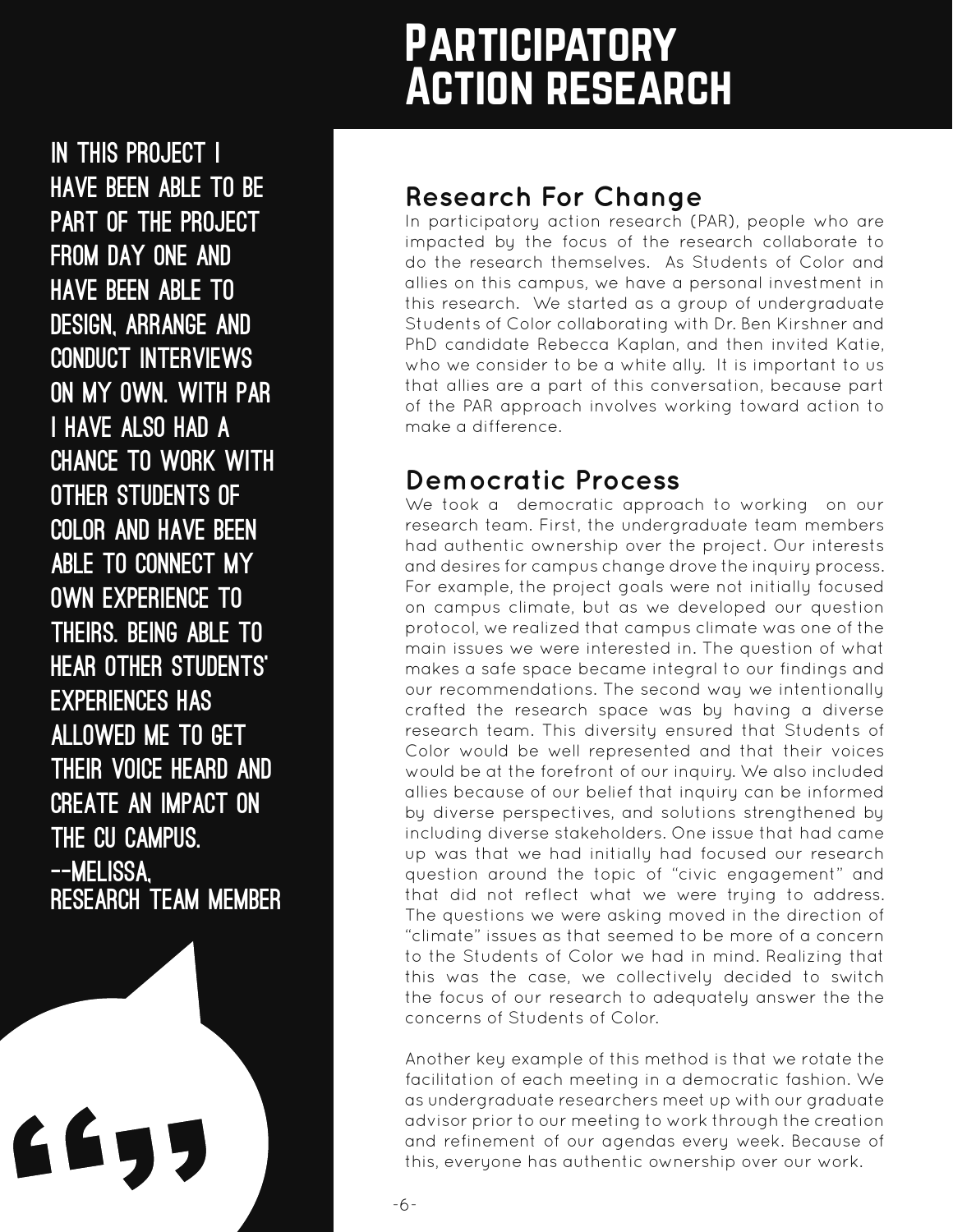# **Data Collection**

We started our research by conducting a word association poll with Students of Color using the words: civic engagement, leadership, social justice, and campus climate. We brainstormed an extensive list of questions and goals for our inquiry together. Then our undergraduate researchers split into pairs, decided which questions they wanted to ask, and interviewed each other, noting which questions elicited meaningful stories and which felt unnatural. When we came back together as a research team, we shared notes and finalized the research protocol. We then began to reach out to students we knew from our own networks to ask if they would be willing to be interviewed as a participant in our study. Each undergraduate researcher conducted at least one interview per week, and we used our research team meeting to conduct ongoing analysis of these interviews.

# **Sample**

We chose to focus our data collection on Students of Color, because we were most interested in Student of Color experiences and using their collective knowledge to improve campus spaces.

|                                                           | Word<br>Association      | Interview | Total |
|-----------------------------------------------------------|--------------------------|-----------|-------|
| <b>Female Identified</b>                                  | $\overline{7}$           | 11        | 18    |
| Male Identified                                           | 3                        | 4         | 7     |
| African-American/African                                  | $\overline{\mathcal{A}}$ | 7         | 11    |
| Hispanic/Latino/Mexican-<br>American                      | $\overline{4}$           | 4         | 8     |
| <b>Pacific Islander/South</b><br><b>Asian/Palestinian</b> |                          | 4         | 5     |
| Total                                                     | 10                       | 15        | 25    |

Table 1: Interviewees' self reported ethnic and racial identities.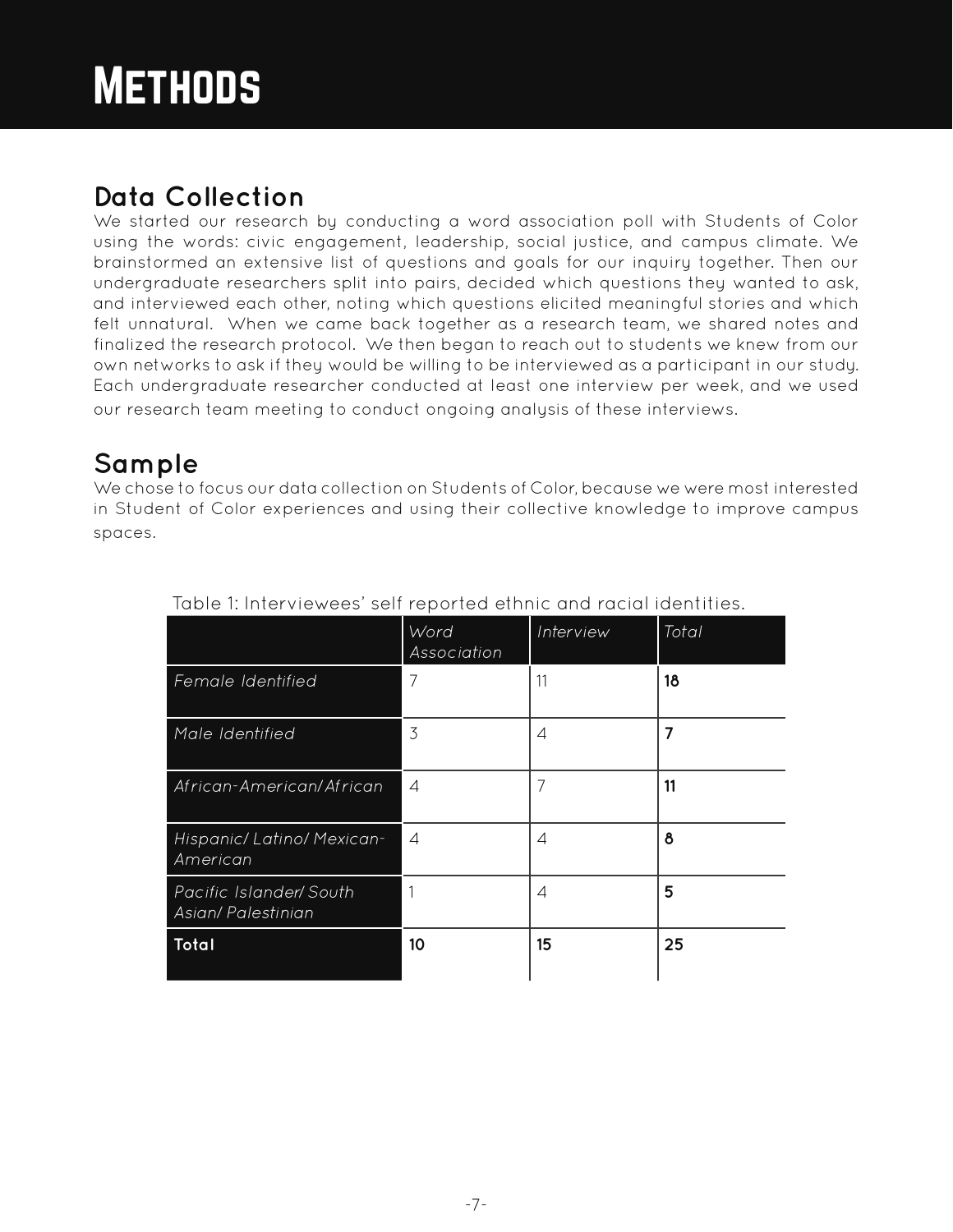# **METHODS**

Our sample was academically diverse. We interviewed students from many majors within Arts and Sciences, including social sciences, hard sciences, and interdisciplinary fields like ethnic and gender studies. We also interviewed students from the Engineering, Journalism, and Business Schools. The diversity in academic programs helped to provide a more full understanding of student experiences on campus, because students from different fields interact differently with the spaces across campus. Also, each of these programs have different social climates, which impact Students of Color differently. For example, the Engineering School and Business Schools are typically characterized as white and male dominated, and have been discussed as having more "color-blind" discourses within learning environments. By "color-blind," we mean spaces where race and ethnicity are rarely discussed inside the classroom. These schools are often contrasted with certain Arts and Sciences programs, where race, gender and other topics surrounding privilege and oppression are discussed more often in classrooms.

The sample is also diverse in the amounts and ways students are involved on campus. We interviewed both self-identified "non active" and "active" students. We were able to hear about experiences, needs and desires from students who have found opportunities to find meaningful engagement on campus, as well as from students who felt that they had not gotten involved on campus outside of class. We also interviewed students from a variety of programs. We spoke with people from civic engagement programs, programs designed to support underrepresented students, student groups, and resource centers

### **Data Analysis**

Once we completed our interviews, we engaged in a deductive coding process. First, we analyzed one interview as a team. We discussed the themes which surfaced and considered language and patterns that we had heard throughout our ongoing analysis. From those themes, we developed a set of codes. Then, we split into pairs to code a second interview-- entering any emergent codes into our shared code book on google drive, and color coding the data chunks to match the associated code. We then split up the rest of the interviews to code on our own.

In order to learn how to construct empirical claims about data, we engaged in a simulation activity where we practiced identifying themes and making codes. For this practice, we looked at data describing teachers in movies, and then went through the steps of identifying themes, categorizing themes into codes, and then generating claims based on our codes. After practicing the process, we looked to our actual data set. We triangulated each theme with published research and an in-depth member check.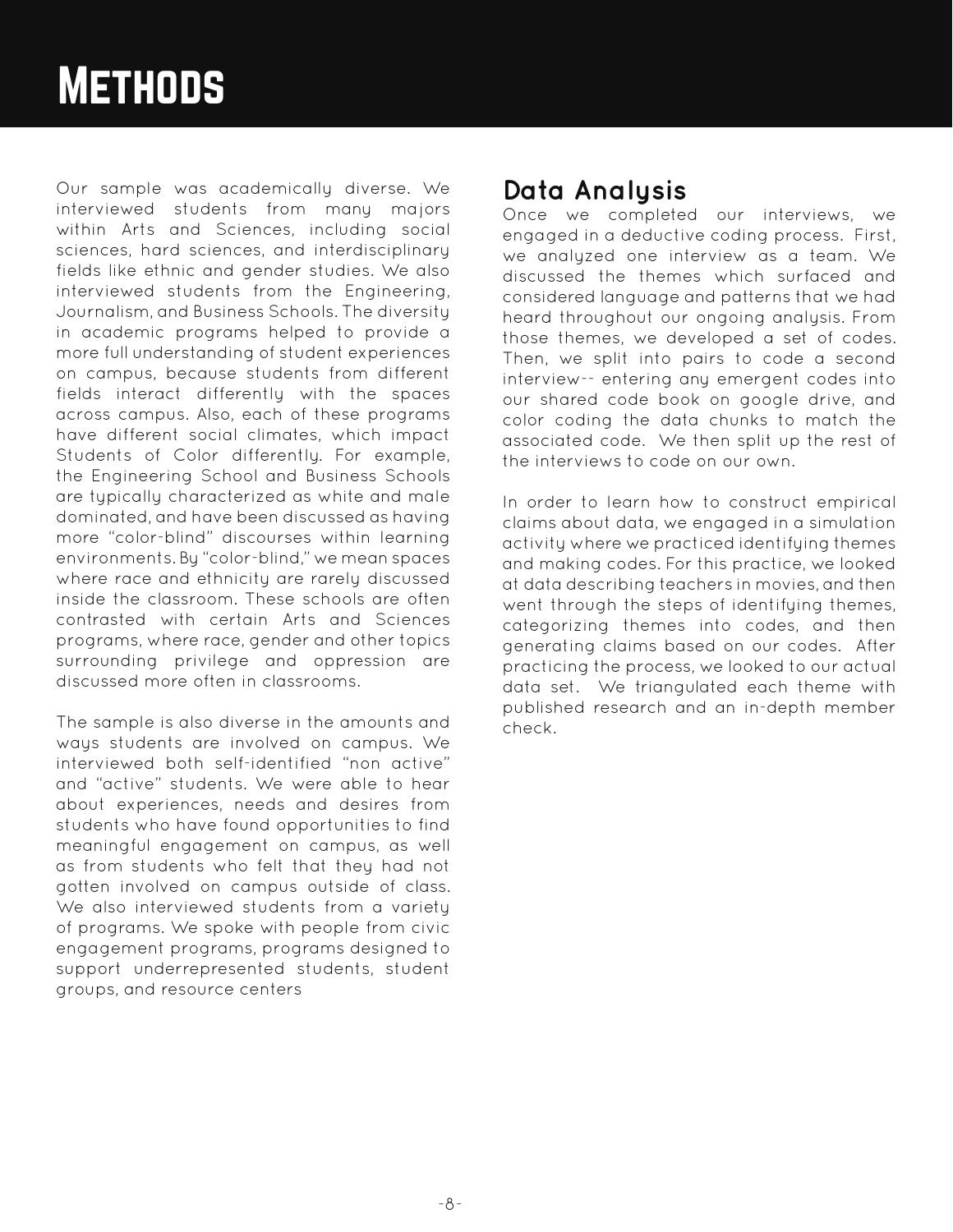# **METHODS**

### **Managing our Biases**

In order to manage our biases, we engaged in two specific practices. First, we articulated our assumptions and values to each other. In doing so, we made our assumptions visible to the rest of the group, which then made it easier to see what was in our data and whether it was different from the assumptions we brought with us as we began the research. Second, we worked in teams to code data and articulate our claims to each other. This forced us to ground our interpretations in supporting evidence from our data, as we needed to justify our claims to the rest of the group. For example, Katie thought that a theme that would arise was the notion that people within activist spaces would experience "policing" of their activism - or criticism that their political analysis was not adequately developed. Becca, another team member who benefits from white privilege, also thought that this would be a theme in our data. However, we realized that this theme did not appear in any of our interviews, and that it didn't fit with our findings. This is an example of the ways that our discussion of our biases helped us look critically at the data to ensure that we weren't making claims that were based on our own assumptions or experiences.

### **Member Check**

We invited all of our interviewees to attend a preliminary presentation of our findings, in order to provide feedback and inform changes. Ten students joined the research team to dissect and discuss our findings over pizza and soda. Our interview respondents challenged ideas, asked questions, and provided clarifications. We incorporated the feedback we received during our member check, which made us more confident that we would represent our interviewees well as we began to present our findings to the public. To date, we have presented our research on three different occasions to a) a mixed audience of more than 70 faculty, staff, and students, b) more than 30 academic advisors, and c) more than 100 staff and administrators involved in student affairs.

Our interview respondents challenged ideas, asked questions, and provided clarifications. We incorporated the feedback we received during our member check, which made us more confident that we would represent our interviewees well as we began to present our findings to the public.

**EE5**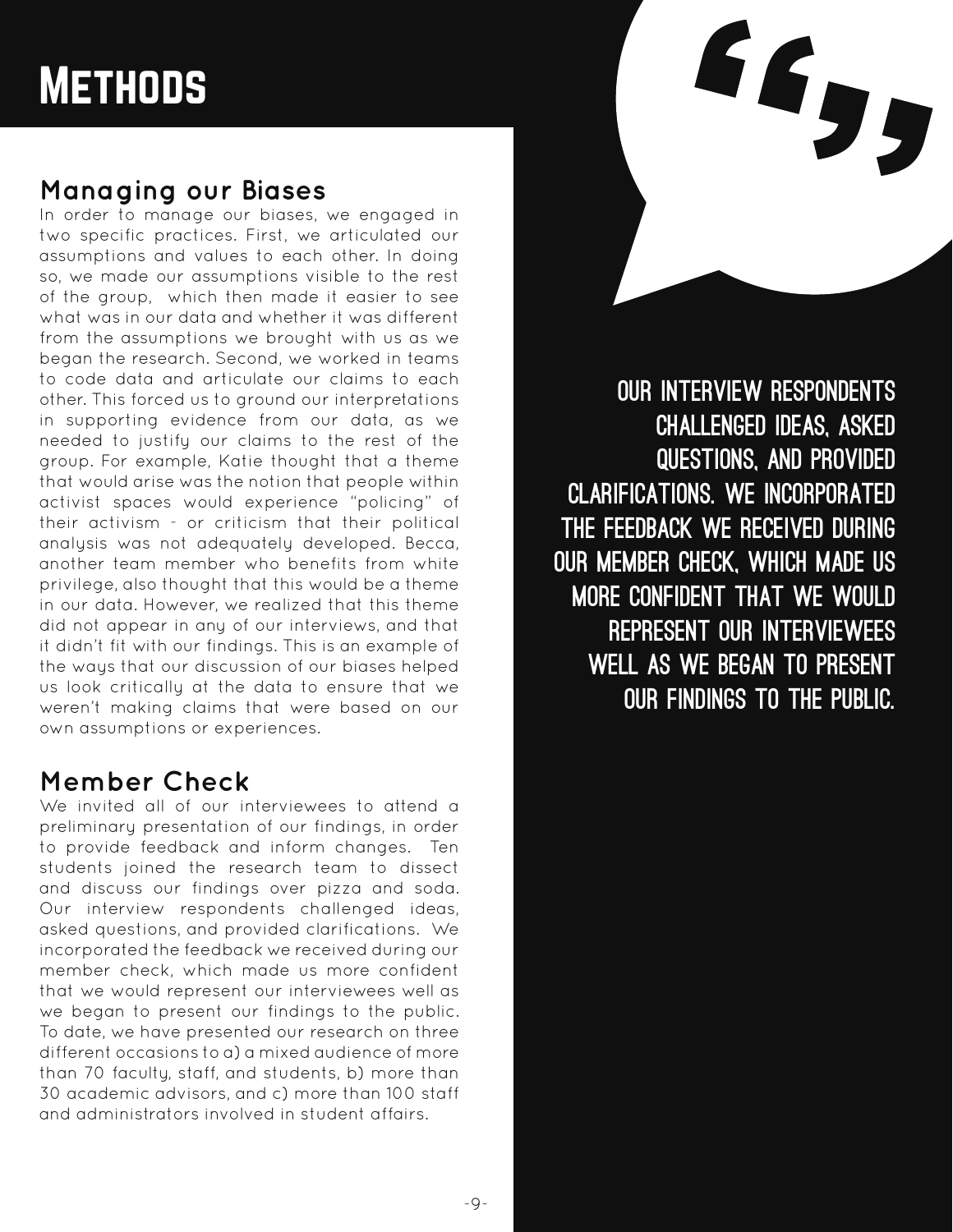# **FINDINGS**

Our study looked at several features of student experiences and perceptions. We organized our analysis around the following guiding questions:

*•Why are Students of Color motivated to join extracurricular programs?*

*•What spaces do students chose?*

*•What makes a safe space appealing?*

*•What makes a space uncomfortable?*

*•How are programs designed with Students of Color in mind appealing or uncomfortable?*

### **Finding 1: Students are Motivated to Engage in Campus Organizations**

Students of Color are often viewed through a deficit lens, which is the attribution of negative schooling outcomes to individual failure or choice, rather than structures that disadvantage Students of Color disproportionately (Valenzuela, 2010). Questions about lack of engagement have often been directed at students' motivations, rather than on how a space is welcoming or unwelcoming to students of diverse backgrounds and experiences (Valenzuela, 2010). However, every student we interviewed, including self-identified active and non-active students, revealed that they were motivated to be involved on campus. This is significant, because our findings showed that motivation was not a factor in determining why some students become "active" students, while others don't. Therefore, our research shifted to be focused on what specifically motivated students to join programs, and what were the barriers they faced when looking to get involved.

We identified four reasons Students of Color gave as to why they were motivated to participate in programs outside of class. They discussed how their engagement in programs helped them improve in their own classes and become better supporters for younger students who share similar experiences. In our interviews, Students of Color were motivated to join diverse programs in order to gain a sense of selfempowerment, give back to their community, meet people, and access resources. We will describe the first three motivations here, and the fourth will surface in our second finding.

#### *Self-empowerment*

Self-empowerment meant something different to each individual. Some felt empowered in extracurricular spaces because they were able to find their real passions and interests; others felt empowered because their opinions were heard and considered by peers, staff, or faculty. All of our interviewees were able to use past experiences and personal struggles to empower themselves to exercise their voice and opinion on campus. Students understood that they were in a disadvantaged and vulnerable situation when they first began their college careers but they became aware of how they could navigate their interests and become stronger and more determined students through their involvement in engagement programs. For example, one student mentioned, "Social justice is a passion of mine. I am always reading about current events to inform me about what is going on. I at least take a ethnic studies class every semester or an education class just because I like them." Another student mentioned, "WOW (big smile) I love being an active student because I get to meet a lot of awesome people to learn from. I've made a lot of good friendships, and watched allyship take place in various communities. I love being a part of something and feeling like my voice matters." Every Student of Color we interviewed described different ways they were able to motivate themselves to continue fighting institutions of oppression. Our interviewees all wanted to get the best out of their college experience which meant being able to find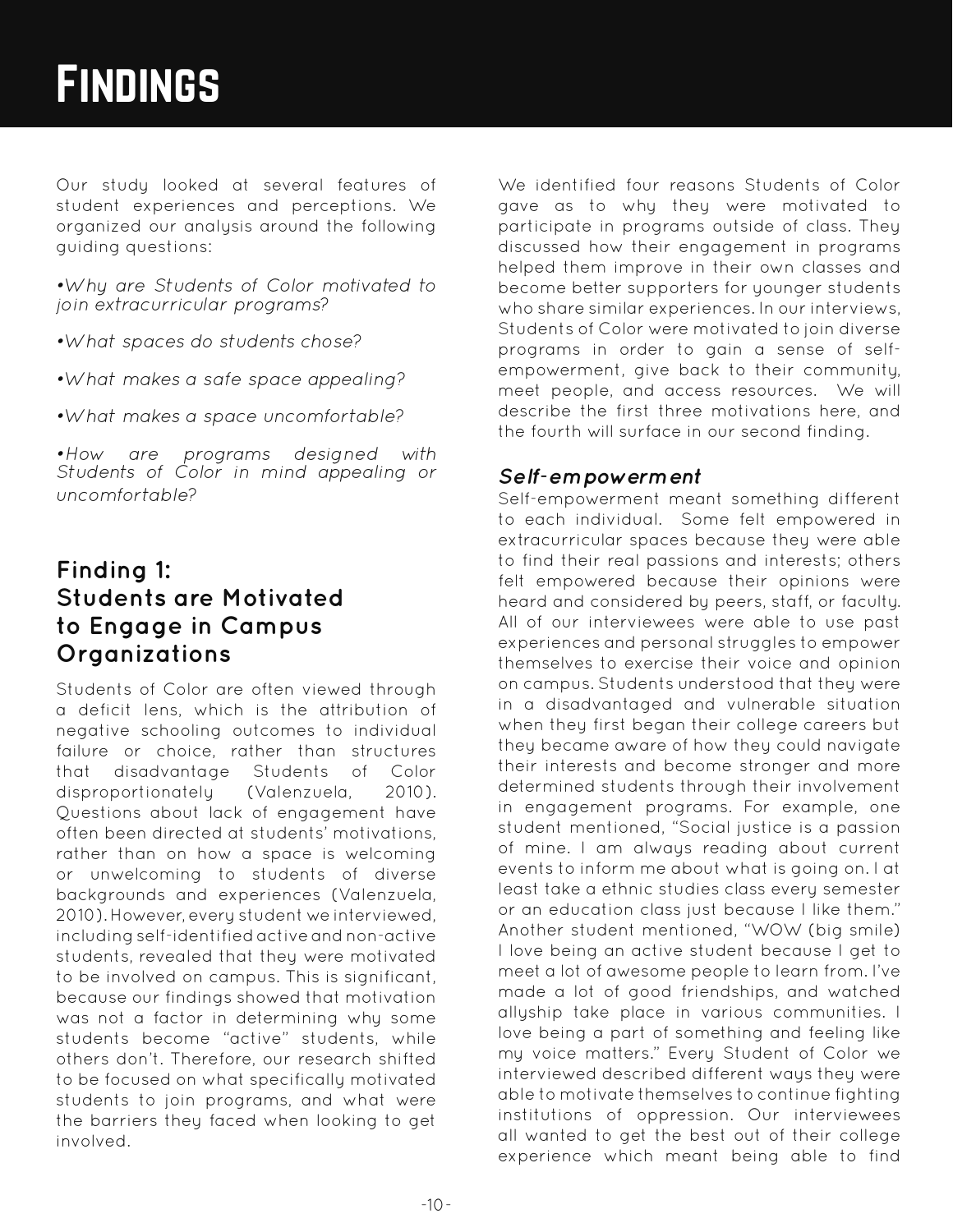# Findings

ways to navigate uncomfortable situations. Students were able to find sources of empowerment within the college in order to prevent or traverse stressful situations.

#### *Giving back to Community*

Throughout our interviews, interviewees constantly mentioned that they wanted to be able to find other students with similar backgrounds, interests, passions. Because Students of Color struggle to find a community or support system within classes, they join programs and groups to find a larger support system and develop friendships. Students also mentioned that giving back to the community meant helping younger generations succeed at CU, which meant making a direct impact on the CU campus. For example, one of our interviewees mentioned that she wanted to go back to her high school and be a pre-collegiate counselor to be able to support and educate Students of Color. She felt the need to make students aware of the resources that are out there for them and persuade them to come to college. Students want to create a safe space in which they can navigate their experiences while contributing a positive impact in their community.

#### *Familial Empowerment*

Family was a common theme that surfaced in our interviews. Students described wanting to have a sense of home and community on the CU-campus as well as being able to share common histories or experiences with others who allow them to feel understood. Students want to be able to join programs where they can meet people with their same interests, backgrounds, and experiences, oftentimes explicitly stating that they wanted to meet people who "look like me." Students described feeling a sense of belonging within programs or groups that included members from the same ethnic or racial background as themselves. For example, one of our interviewees mentioned that she joined a program because there were a lot of students from her high school who had a similar ethnic background and similar interests allowing her to build a stronger connection to the program. Because many Students of Color feel alone and cannot relate to the greater student population, it is very important for them to find other students, groups, and/or organizations that will allow them to feel welcomed and safe.

African Student Association is a community. Not everyone in there identifies as BEING AFRICAN: IT'S JUST a community of people who care about allyship and connecting. -- UNDERGRADUATE Student of Color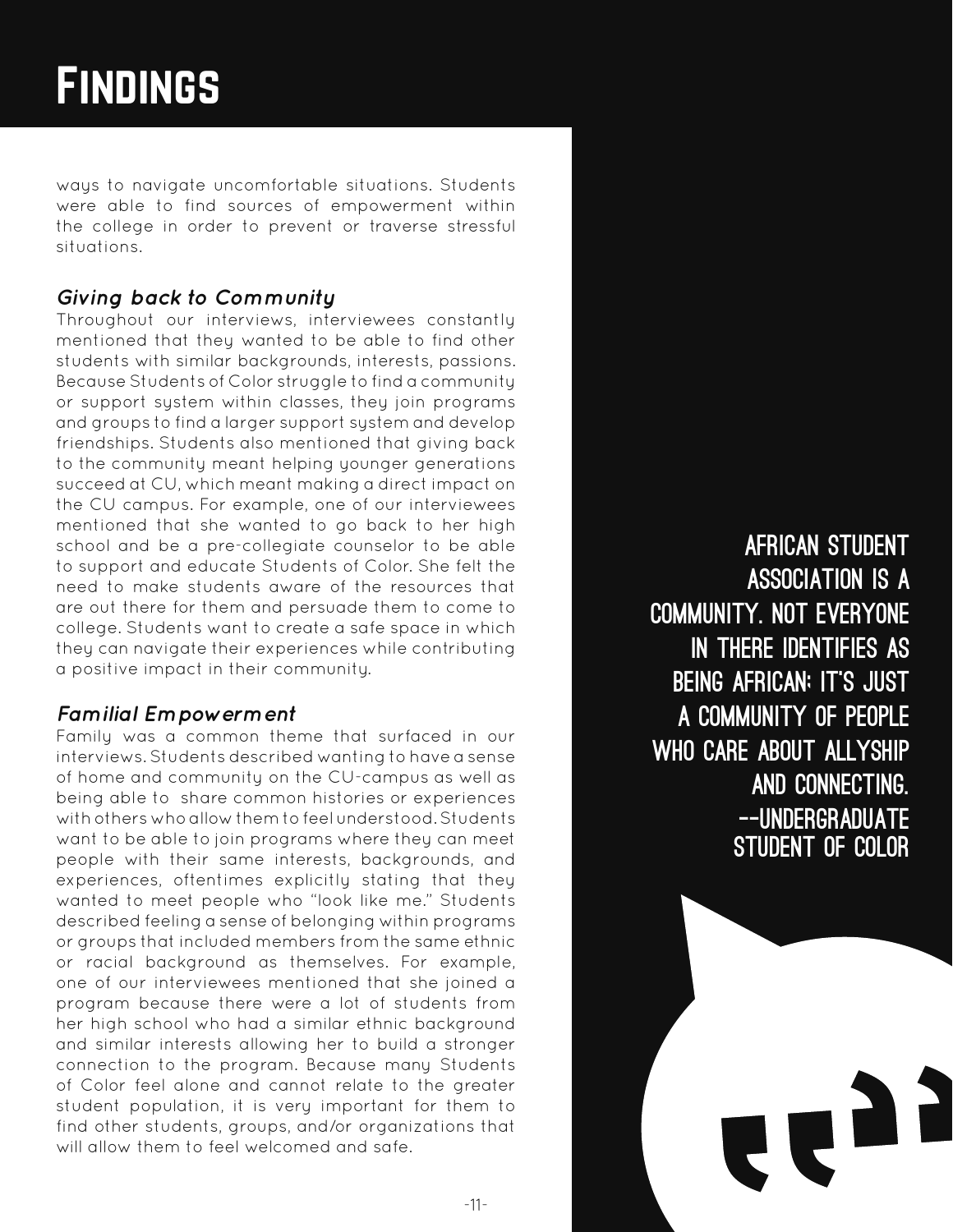

If you're not part of a community here it is easy to get lost in the system. -- UNDERGRADUATE Student of Color

I almost joined ... but they are all white, upper class. They grew very differently than how I did so we see things differently. --UNDERGRADUATE åStudent of Color

# Findings

### **Finding 2: Features of Safe Spaces**

The prior section demonstrates the fact that Students of Color have a variety of reasons that they are motivated to engage in leadership opportunities and on-campus organizations. The following section presents evidence about the ways in which spaces can be welcoming and attractive to Students of Color. The following information can help inform the ways programs develop outreach and become more culturally responsive.

We identified three main trends that contributed to creating spaces that felt safe for Students of Color on campus. First, students discussed how programs that felt like safe spaces and community often provided resources such as financial support, academic resources, and mentoring. In one student's words, these resources were "opportunities to level the playing field." For example, the BOLD Center in the Engineering Center provides tutoring services, and SORCE provides blue books for students, both of which are tangible resources that students appreciated. Second, students described safe spaces as places where students feel a sense of community, respect, and that their voices are being heard and represented. The student government office was described as a space where everyone was working towards a goal for social justice - and where their voices were valued and respected. Finally, students described safe spaces as environments where students can go and there would not be any "haters;" they would not feel judged nor be fearful of being judged. In the best case scenario, a space free from judgement leads to openddiscourse, as noted by Novick et al. (2011). Students of Color in these spaces felt comfortable speaking openly, whereas other spaces on campus made students feel that they needed to self-censor (Novick et al., 2011). The Women's Resource Center was cited as a space on campus that creates a sense of understanding and support.

# **Finding 3: What Non-Safe Feels Like**

The reality we found in our data includes that of spaces that are not considered safe for Students of Color due to a lack of diversity and cultural responsiveness. This theme came up many times in our data. Novick, Seider, and Huguley (2011) refer to "spotlighting" where Students of Color feel "racially hypervisible" (Novick, et al., 2011, p. 6). Spotlighting refers to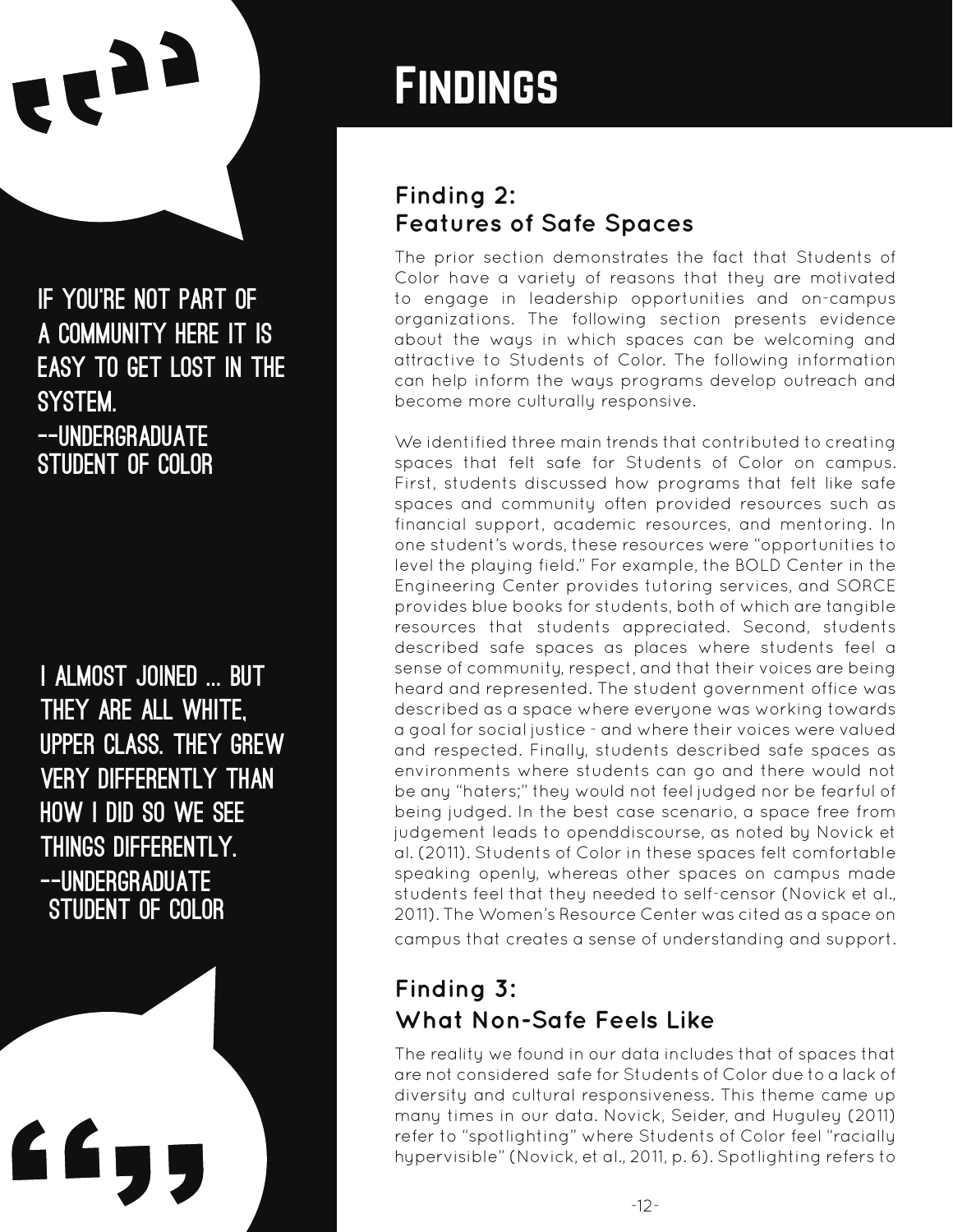# **FINDINGS**

situations where members of majority groups, particularly the instructor, puts unwanted attention on Students of Color. As a research team we became more perceptive of the attention that is brought upon the students we had interviewed. One of the people we interviewed recalled how she had realized when first arriving to the campus that she was more visible than the white students on campus. She described being"the only person like yourself and getting] stared at a lot." This came up in many of the conversations we had with students. With the extensive work that the team has done, we have become more aware of the imbalance between the representation of Students of Color and white students in the classroom. Not only did we notice the inequity on our campus but we also had the language to identify and describe the structures that caused those inequities.

In a class spotlighting can feel unavoidable, but when this happens in programs and clubs outside of class, it can deter students from participating. One student we interviewed experienced spotlighting when she tried to join a group on campus. This person reflected on her experience to us about feeling like she couldn't relate to the group, stating, "I don't know how to say it so I don't sound all mean, but they are all white, upper class. They grew up very differently than how I did so we see things differently." This student ended up deciding not to join the program. When spaces lack diversity, Students of Color often feel like they cannot relate to the experiences of others in the room and this can limit their participation in programs.

Of course, sometimes Students of Color do join programs made up of mostly White students because they are passionate about the topics advertised by the group, but then find that members do not practice what they preach. One student recounted his efforts to join a group focused on social justice but felt his voice was unheard and that the group was not addressing the issues he cared for.

Due to the fact that students are experiencing these struggles, some students have been forced to look into means of navigating through institutions that are not created with Students of Color in mind. Students of Color experience pressure to be hyper aware of the way their actions represent their ethnic and racial groups since they are so visible on campus.

It is hard to approach a room when I am the only Student of Color in the space. When I walk into a classroom, everyone notices that I am the only Student of Color, including my professor. I have to be aware and accountable of how I act in these spaces because I feel like I am representing my entire **CULTURE.** --Yohannese, Research Team Member

**667**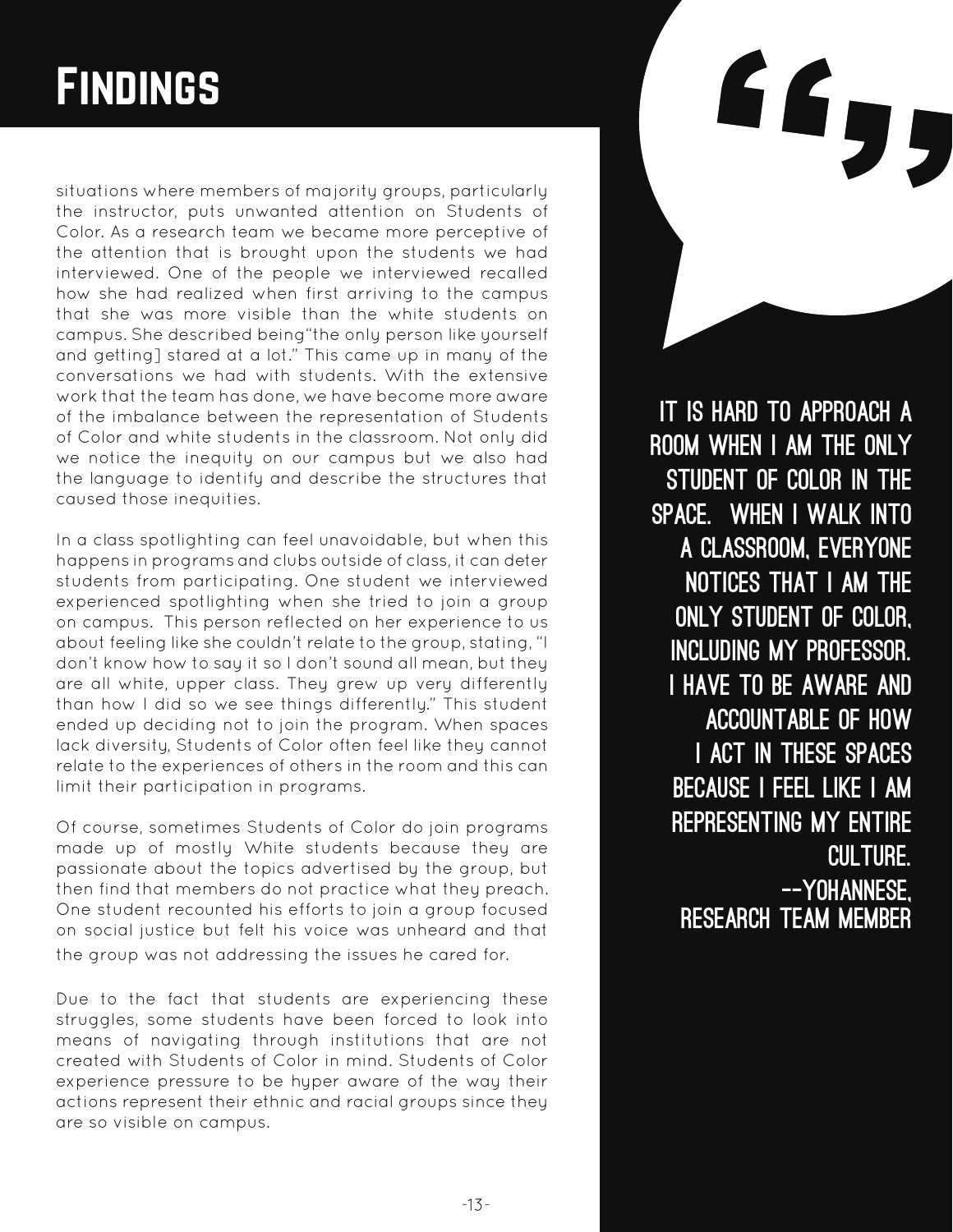# A white male might have been given bluebooks before entering school, because his family knew he would need them. --UNDERGRADUATE Student of Color

E

# Implications and Recommendations

### **How Can Faculty and Staff Help Students of Color Have a Better College Experience?**

There are numerous ways that people on campus could help us have a better experience as Students of Color. The following recommendations for our campus faculty, staff, and fellow students are informed by our data and findings.

### *Financial resources*

Our first recommendation is to provide financial support and resources to students. Because of structural inequity, many Students of Color are faced with financial barriers to participate in programs. A disproportionate amount of Students of Color have to work to pay essential bills while taking classes. Given that some extracurricular programs are time consuming, staff and faculty should come up with creative ways to relieve the financial barrier for students. One possible way for professors to provide financial support is by writing a UROP grant with undergraduate students to collaborate with each other and conduct research. Program Directors can consider applying for work-study positions and using the position to support Students of Color in engaging in diverse programs.

### *Communication between groups*

Besides providing financial resources to Students of Color, we also encourage the creation of opportunities for communication between and across groups that serve Students of Color. Sometimes groups which serve the same purpose of supporting Students of Color tend to be isolated from one another. It would be helpful to create opportunities to collaborate with other groups and encourage open communication and networking. This can help Students of Color feel more connected to the campus and can illuminate more supports for students to access.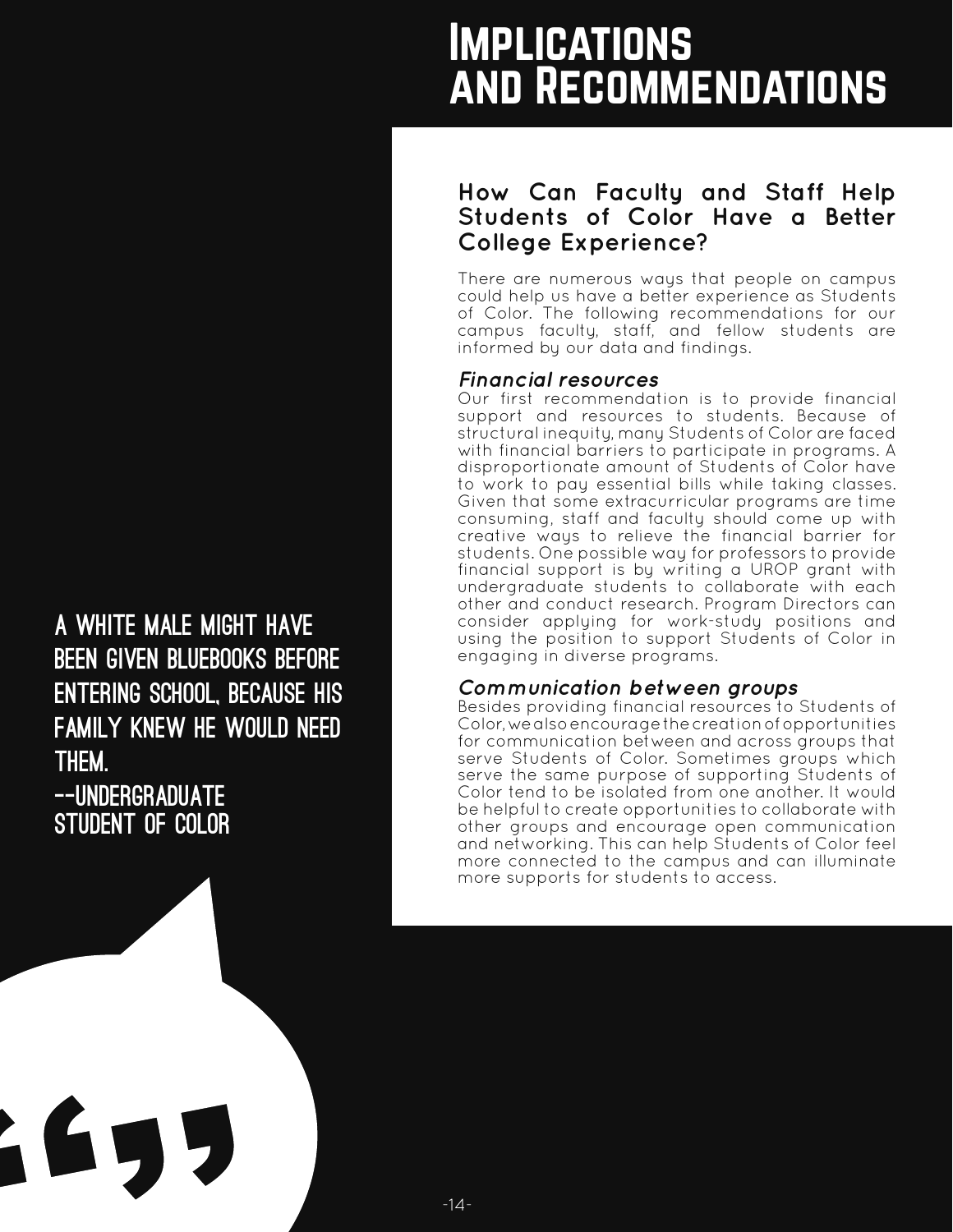#### *Get to know the complexity of your students*

During our research, we found out that Students of Color experienced two interrelated problems: invisibility and spotlighting. Some have felt like their experiences have been invisible and not valued because in most cases there are only one or two Students of Color in a classroom. Students of Color experiences are sometimes dismissed because they do not reflect the dominant idea of cultural capital. For instance, their experiences may not appear in class textbooks and oftentimes no one else in the class, including the instructor, can relate to them. Students of Color end up feeling left behind and feel the need to be more like their white classmates in order to be successful. Students of Color also experience spotlighting, in which they described being put into situations where they were expected to speak for their entire race or ethnicity. Some students who identify as Students of Color fear that sharing their opinion about race in class would make them feel like representatives of their race or they would be seen as overly sensitive (Novick, et. al, 2011).

With this in mind, we recommend that instructors should make an effort to know who is in their classes in order to create a comfortable environment for Students of Color. According to our findings, Students of Color want to be seen and acknowledged. This is why we recommend faculty and staff make an effort to get to know their students and find the balance between spotlighting and ignoring them. We want our faculty and staff to value the individuality of Students of Color while acknowledging and understanding the ways in which systems and institutions in our

society have positioned groups differently.

Professors who teach big classes may find this recommendation challenging. But even in big classes, there are some simple things you can do. For example, try to be open minded about different experiences that students bring to class. Invite students to office hours and be a good listener. Taking the time to understand your students creates a positive environment for them, so that even if they do experience invisibility or spotlighting, they will feel comfortable enough to express their frustration.

#### *Recognize community wealth*

Students of Color bring different types of knowledge and cultural wealth into the classroom (Yosso, 2005). Yosso categorizes these forms of cultural wealth as aspirational capital, linguistic capital, familial capital, social capital navigational capital and resistant capital (Yosso, 2005). Together, these forms of capital are important tools for the success of Students of Color in their communities, and if these forms of capital were to be valued in institutions,Students of Color would benefit. If professors understood and adopted Yosso's community wealth model, Students of Color would feel more valued. They would not feel the need to catch up to the knowledge of white students, rather, they would feel invited to express their community knowledge. In this way, Students of Color can share experiences that become a source of knowledge for white students who may be unaware of the inequities in society (Yosso, 2005). Adopting a model of community wealth will benefit not only students of color, but white students as well.

# A Note For Those Trying to Be Allies

IT'S WONDERFUL TO HAVE ALLIES. BUT SOMETIMES PEOPLE WHO WANT TO BE ALLIES but lack cultural responsivity and awareness become involved in programs and spaces that were created with Students of Color in mind. This can make the space that had been safe feel frustrating for Students of Color.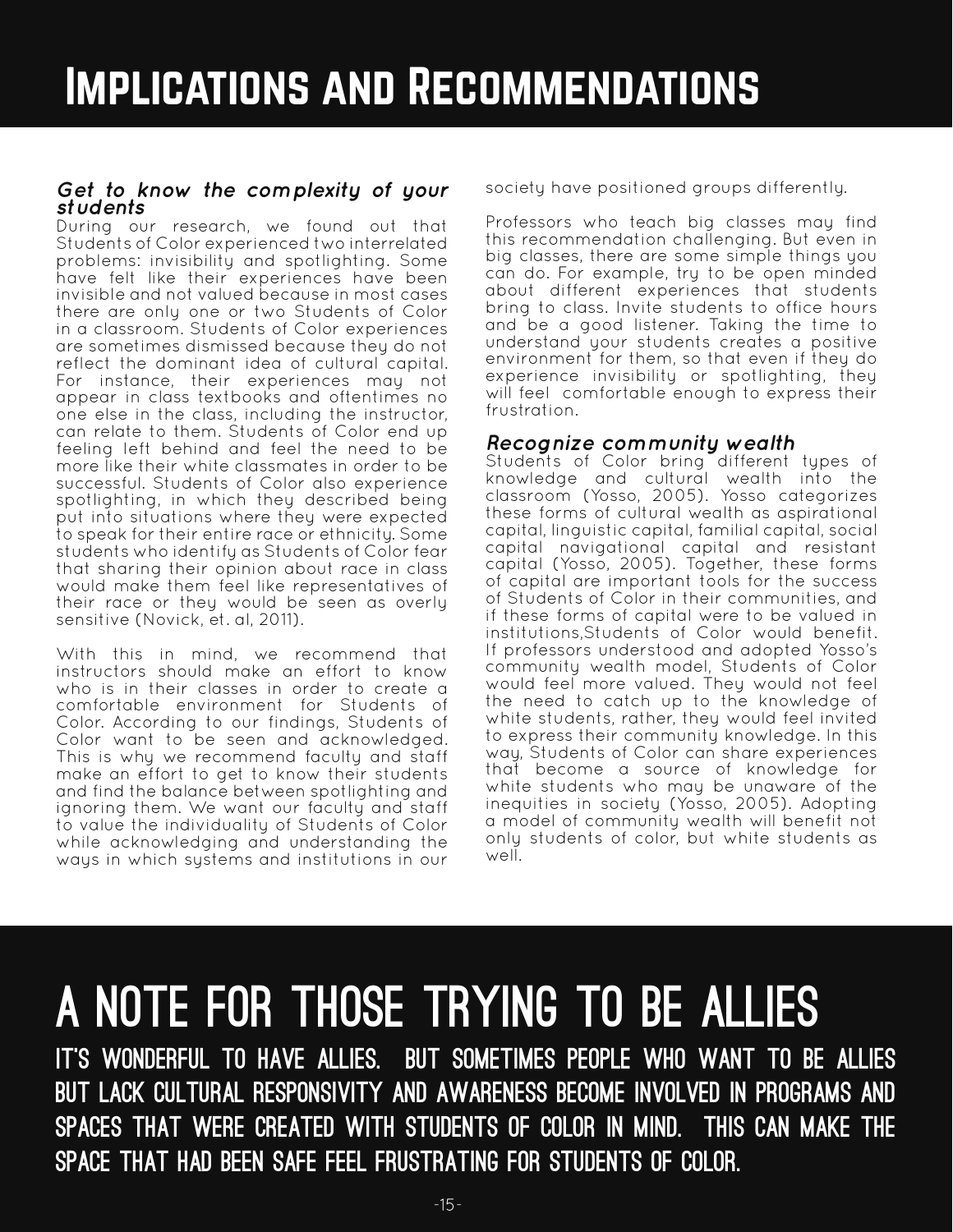### **A note on our group's process**

We strove to live up to what we learned through our research and reading in our work together as a research team. We intentionally planned our space and time together to maximize opportunities for diverse experiences to be honored and for our team to feel empowered by their time and work in the group. Another way that our approach reflected the findings of our research was that we brought a critical framework to all of our conversations. As a group, we were continually committed to looking at the root causes of the many problems we saw, rather than focusing on the symptoms only. Additionally, we read and discussed articles about Students of Color experiences in schools and Critical Race Theory from the beginning of our work together, so that we could keep our eyes open to different trends that we saw in our own experiences and data collection. Finally, we encouraged each other to bring personal experiences into our work and research space. For example, we had a research team meeting the day after the grand jury decided not to indict the police officer who killed Mike Brown. We spent that meeting discussing how the tragedy and the aftermath of how it had affected us. This was immensely beneficial for all of us, because we had a space to share, process and be in solidarity for racial justice and an end to violence together. Throughout the process, we have found connections between our work and our everyday lives, and those experiences have been welcomed into the research space, which has made the researchers feel more personally personally invested, strengthening the quality and depth of our inquiry.

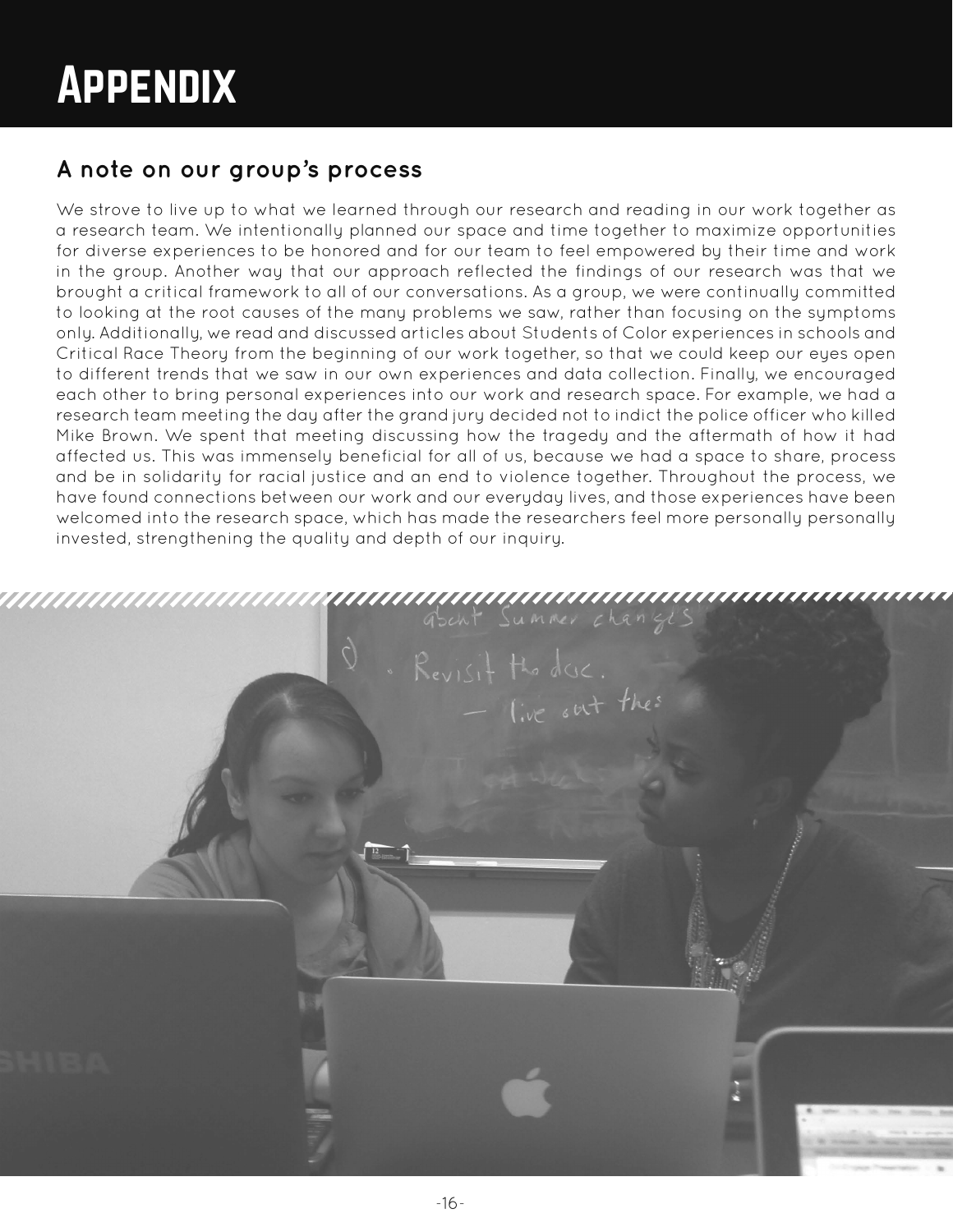# References

Bishop, A. J. (1990). Western mathematics: The secret weapon of cultural imperialism. *Race & Class*, October, 32: 51-65.

Charles, M. (2005). *Giving back to the community: African American inner city teens and civic engagement*. Medford, MA: Center for Information and Research on Civic Learning and Engagement (CIRCLE).

Countryman, M. (2012). Diversity and democratic engagement. Civic education and the challenge of inclusivity. In D. W. Harward (Ed.) *Civic Provocations* (pp. 47-50). Washington, DC: Bringing Theory to Practice.

Mitchell, T. (2008). Traditional vs. critical service-learning: Engaging the literature to differentiate two models. *Michigan Journal of Community Service Learning*, Spring, 50- 65.

Novick, S., Seider, S., & Huguley, J. (2011). Engaging college students from diverse backgrounds in community service learning. J*ournal of College & Character*, 12(1), 1–8.

Valenzuela, A. (1999) *Subtractive schooling: U.S.-Mexican youth and the politics of caring*. Albany: State University of New York Press.

Yoder, B. (2011). Engineering by the numbers. Retrieved January 5, 2015, from http://www.asee.org/papers-and-publications/publications/college-profiles/2011-profileengineering-statistics.pdf.

Yosso, T. J. (2005). Whose culture has capital? A critical race theory discussion of community cultural wealth. *Race Ethnicity and Education*, 8 (1), 69-91.